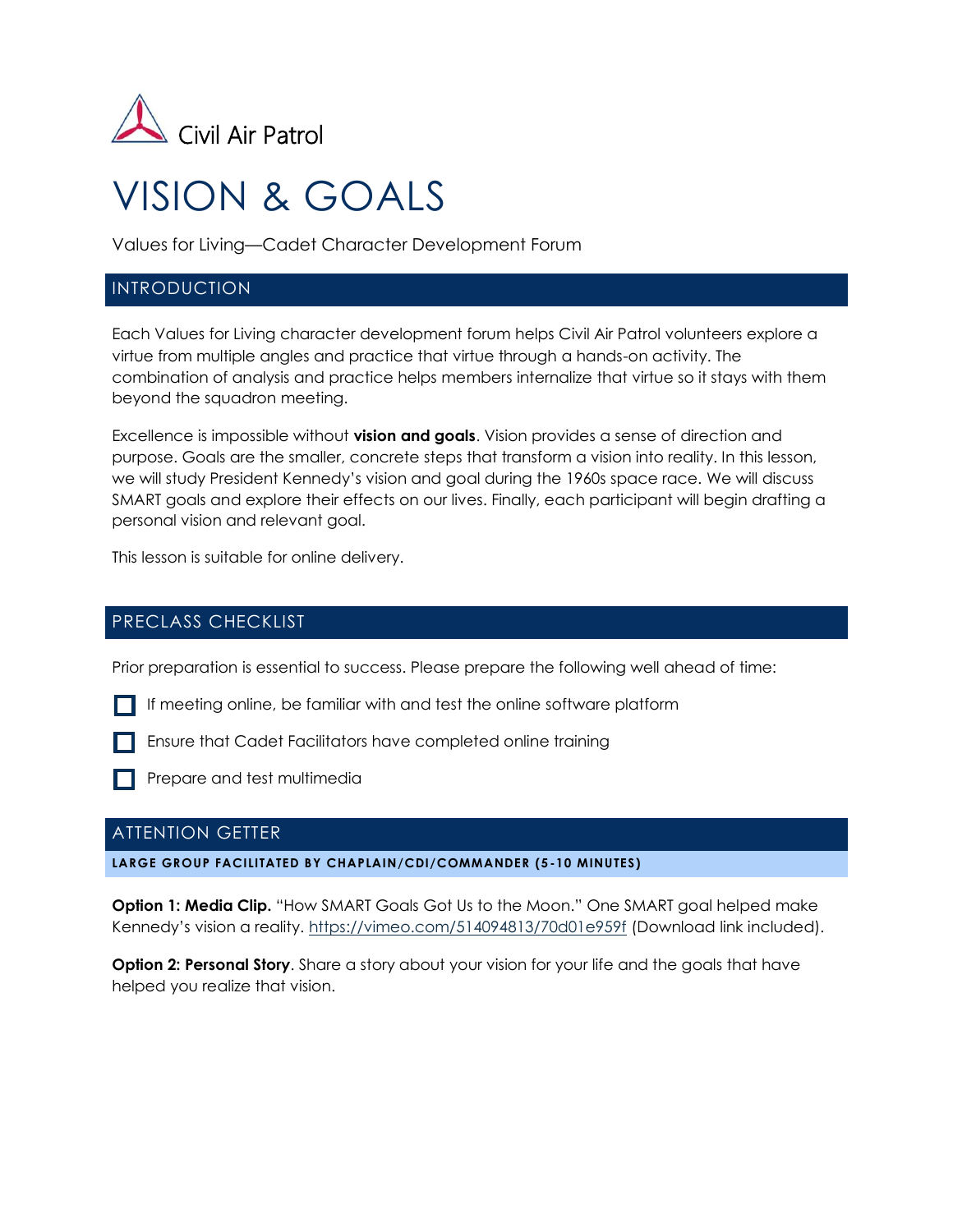## UNDERSTANDING THE DESIRED BEHAVIOR

#### **ONLINE GROUP OR SMALL GROUP FACILITATED BY PHASE III CADET (15 MINUTES )**

- The video distinguished between vision and goals. A vision is an inspirational picture of an ideal future state. Kennedy's vision was "for this nation to take a clearly leading role in space achievement." How can having a vision improve your life?
- How do goals make it easier to achieve your vision?
- Why do goals need to be measurable?
- Why do goals need to be time-bound?
- How can you tell whether a goal is relevant to your vision?
- What happens when we pursue goals that aren't relevant to our vision?

## APPLICATION OF THE BEHAVIOR TO THEIR LIVES

#### **LARGE GROUP FACILITATED BY CHAPLAIN/CDI/COMMANDER (15 MINUTES)**

Several discussion prompts are listed below. Choose questions that are appropriate for your unit.

- How do vision and goals help you live the core values?
- What questions can you ask yourself to help identify a vision?
- How can you recognize a worthwhile vision?
- In what areas of your life would most improve from having a vision?
- How many different visions can you manage at one time?
- With whom will you share your vision and goals?
- When does it make sense to change your vision?
- When does it make sense to change your goals?

# **ACTIVITY**

#### **ONLINE GROUP OR SMALL GROUP FACILITATED BY PHASE III CADET ( 10-15 MINUTES)**

#### **Drafting a Vision and Goal**

Please provide copies (digital or paper) of the activity worksheet to all participants. Each participant will use the worksheet to identify a personal vision and a SMART goal relevant to that vision.

Begin by giving the participants 2–3 minutes to brainstorm possible vision statements. Some suggestions are on the activity sheet. After 2–3 minutes, have each participant select one vision to share with the rest of the small group. Facilitators should share their vision first. Explain briefly why that vision is important to you.

Next, give the participants 2–3 minutes to brainstorm SMART goals for that vision. After 2–3 minutes, have each participant select one SMART goal to share with the small group. Facilitators should share their goals first. After presenting each goal, put the following questions to the group: